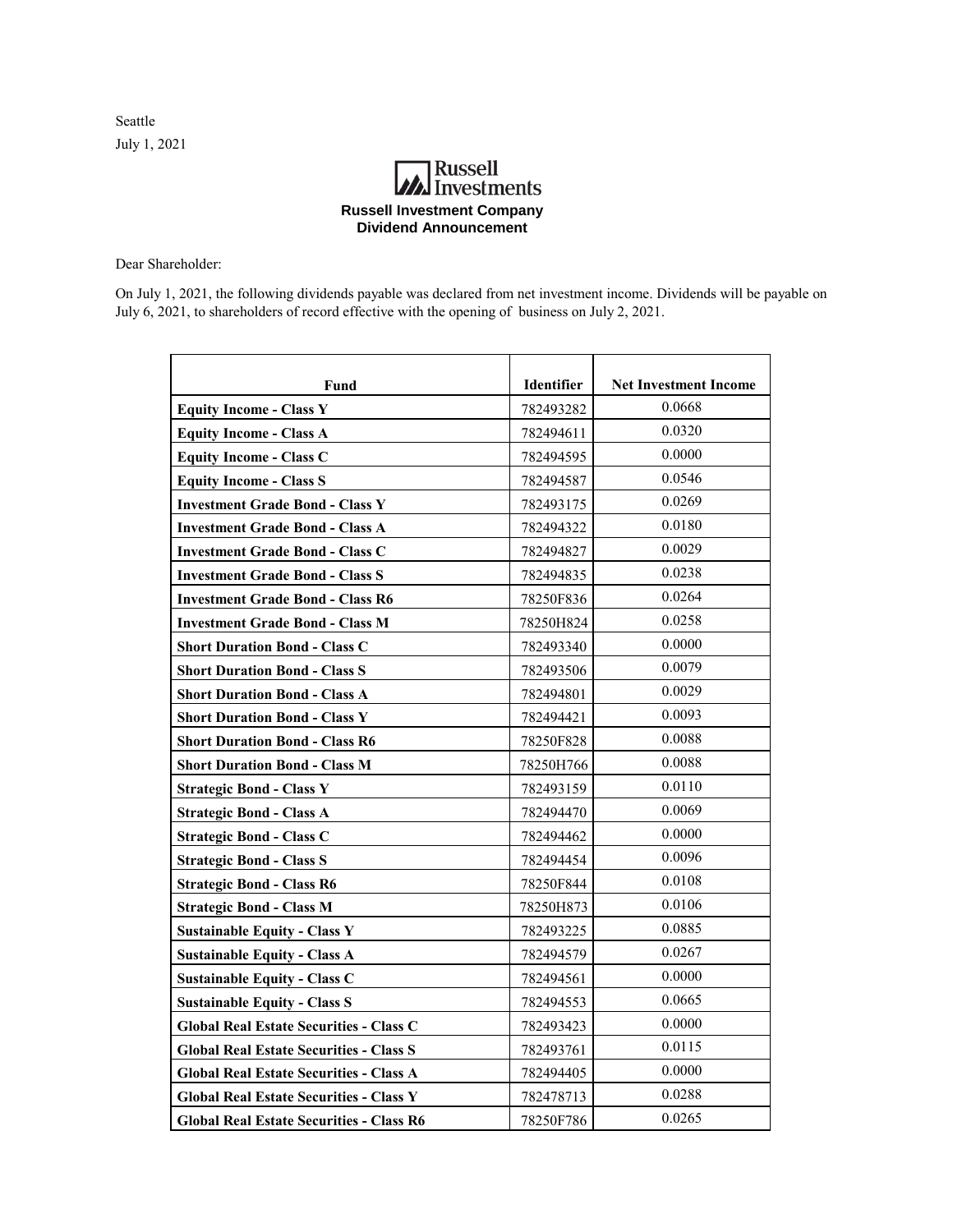| Fund                                           | Identifier | <b>Net Investment Income</b> |
|------------------------------------------------|------------|------------------------------|
| <b>Global Real Estate Securities - Class M</b> | 78250H493  | 0.0212                       |
| <b>Tax-Exempt Bond - Class C</b>               | 782493324  | 0.0255                       |
| <b>Tax-Exempt Bond - Class S</b>               | 782493837  | 0.0469                       |
| <b>Tax-Exempt Bond - Class A</b>               | 782494314  | 0.0405                       |
| <b>Tax-Exempt Bond - Class M</b>               | 78250H667  | 0.0491                       |
| Global Infrastructure - Class A                | 782494280  | 0.0486                       |
| Global Infrastructure - Class C                | 782494272  | 0.0290                       |
| <b>Global Infrastructure - Class S</b>         | 782494256  | 0.0541                       |
| Global Infrastructure - Class Y                | 782494249  | 0.0590                       |
| Global Infrastructure - Class M                | 78250H550  | 0.0564                       |
| <b>Opportunistic Credit - Class A</b>          | 782494231  | 0.0153                       |
| <b>Opportunistic Credit - Class C</b>          | 782494223  | 0.0088                       |
| <b>Opportunistic Credit - Class S</b>          | 782494199  | 0.0175                       |
| <b>Opportunistic Credit - Class Y</b>          | 782494181  | 0.0181                       |
| <b>Opportunistic Credit - Class M</b>          | 78250G123  | 0.0179                       |
| <b>U.S. Strategic Equity - Class A</b>         | 78249R859  | 0.0020                       |
| U.S. Strategic Equity - Class C                | 78249R842  | 0.0000                       |
| <b>U.S. Strategic Equity - Class S</b>         | 78249R826  | 0.0124                       |
| <b>U.S. Strategic Equity - Class M</b>         | 78250G768  | 0.0166                       |
| <b>Multi-Strategy Income - Class A</b>         | 78249R255  | 0.0000                       |
| Multi-Strategy Income - Class C                | 78249R248  | 0.0000                       |
| <b>Multi-Strategy Income - Class S</b>         | 78249R222  | 0.0000                       |
| <b>Multi-Strategy Income - Class Y</b>         | 78249R214  | 0.0000                       |
| <b>Multi-Strategy Income - Class M</b>         | 78250H444  | 0.0000                       |
| Tax-Exempt High Yield Bond - Class A           | 78249R156  | 0.0266                       |
| Tax-Exempt High Yield Bond - Class C           | 78249R149  | 0.0197                       |
| <b>Tax-Exempt High Yield Bond - Class S</b>    | 78249R123  | 0.0292                       |
| Tax-Exempt High Yield Bond - Class M           | 78250H725  | 0.0300                       |
| <b>Multifactor U.S. Equity - Class A</b>       | 78249R388  | 0.0248                       |
| Multifactor U.S. Equity - Class C              | 78249R370  | 0.0000                       |
| <b>Multifactor U.S. Equity - Class S</b>       | 78249R354  | 0.0298                       |
| <b>Multifactor U.S. Equity - Class Y</b>       | 78249R347  | 0.0379                       |
| <b>Multifactor U.S. Equity - Class M</b>       | 78249R271  | 0.0361                       |
| <b>Multifactor U.S. Equity - Class R6</b>      | 78250F802  | 0.0369                       |
| <b>Unconstrained Total Return - Class A</b>    | 78250F737  | 0.0137                       |
| <b>Unconstrained Total Return - Class C</b>    | 78250F729  | 0.0072                       |
| <b>Unconstrained Total Return - Class S</b>    | 78250F687  | 0.0159                       |
| <b>Unconstrained Total Return - Class Y</b>    | 78250F679  | 0.0176                       |
| <b>Unconstrained Total Return - Class M</b>    | 78250H501  | 0.0167                       |
| <b>Multi-Asset Growth Strategy - Class A</b>   | 78250F596  | 0.0000                       |
| Multi-Asset Growth Strategy - Class C          | 78250F588  | 0.0000                       |